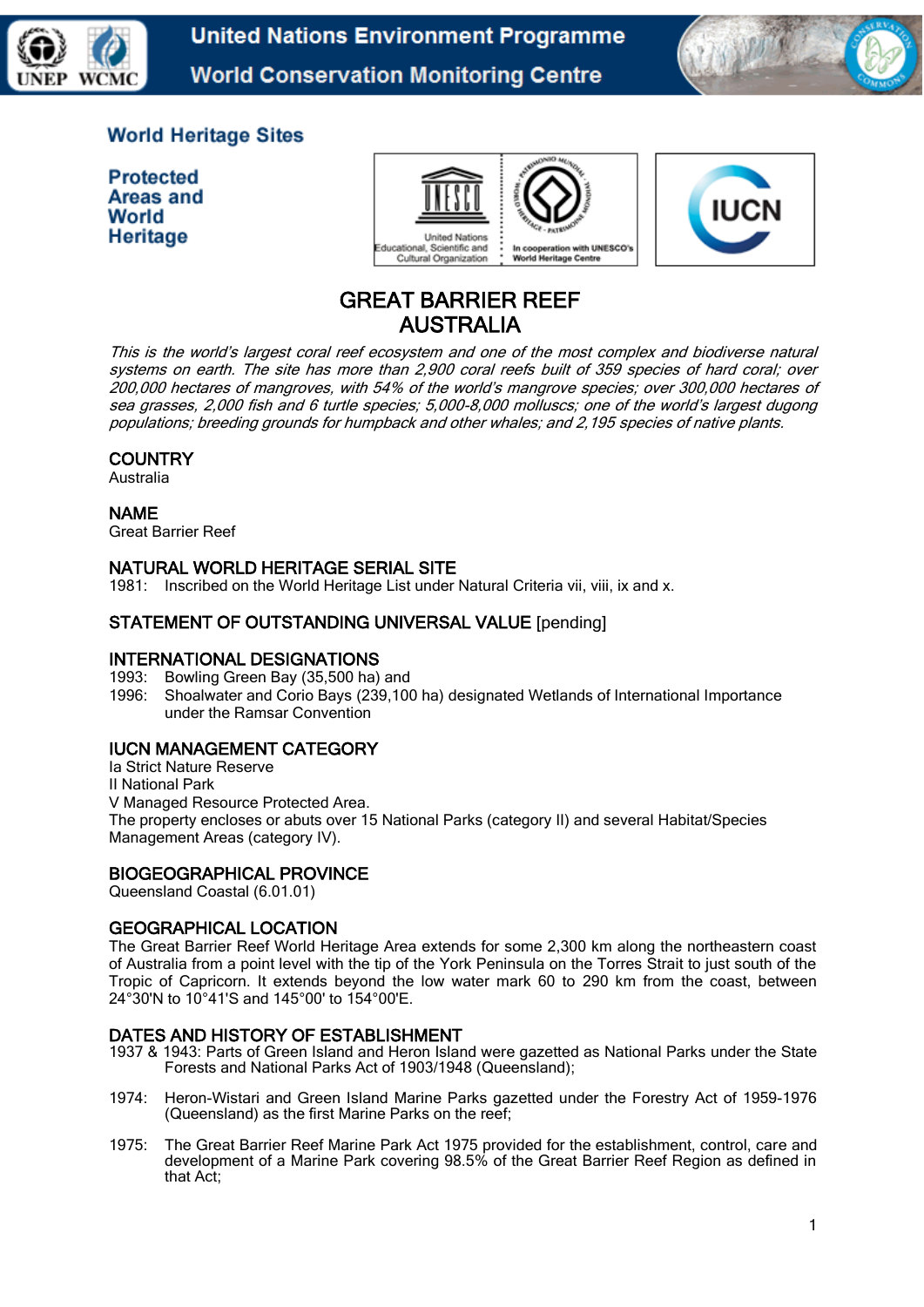- 1976: The enacted powers were transferred to the National Parks and Wildlife Act and Fisheries Act both of 1976;
- 1979: The Capricornia Section, the first section of the Great Barrier Reef Marine Park (GBRMPA) proclaimed;
- 1981: The Cairns and Cormorant Pass sections declared part of the Marine Park. The remaining sections of the Marine Park were included between 1987 and 1989;
- 1990: Proclaimed a Particularly Sensitive Sea Area (PSSA) by the International Marine Organisation; extended in 2002 to Torres Strait.

#### LAND TENURE

Title to the seabed inside the three-mile territorial limit is vested in the State of Queensland by the Coastal Waters (State Title) Act of 1980 (Commonwealth of Australia). It is subject to reservations, primarily by the operation of the Great Barrier Reef Marine Park Act of 1975. Exclusive rights to explore and exploit the seabed of the continental shelf beyond the territorial limit are vested in the Federal Government (Commonwealth) subject to some limited rights conferred on third parties. Within the Queensland limits, public title is vested in the State, apart from public lands owned by the Commonwealth. Some land is held privately (Kelleher et al., 1989). Islands off Queensland not covered by the Great Barrier Reef Marine Park Act are not part of the Marine Park, but are included in the GBRMPA work program.

## AREA

The World Heritage Area is 34,870,000 ha divided between four management areas: Far Northern (8,570,000 ha), Cairns-Cooktown (3,700,000 ha), Townsville-Whitsunday (7,693,000 ha) and Mackay-Capricorn (14,477,000 ha). The Marine Park area is 34,440,000 ha. It excludes Queensland-owned islands and internal waters plus areas excluded under the Seas and Submerged Lands Act, all near the coast.

#### **ALTITUDE**

The average sea bed level is approximately 40m. The highest point is 1,121m on Hinchinbrook Island. The Great Barrier Reef Marine Park Act 1975 applies to areas between 1,000m below the sea bed to 915m above sea level.

#### PHYSICAL FEATURES

The property covers the most extensive coral reef ecosystem in the world, extending 2,300 km from warm temperate waters just south of the Tropic of Capricorn to tropical waters in the Torres Strait halfway to Papua New Guinea; and from the low water mark to between 60 and 320 km from the coast. The complete reef system extends to the Papua New Guinea coast. The area is largely open water but exceeds that of the states of Victoria and Tasmania combined. It comprises some 3,400 individual reefs, 2,900 within the Marine Park, including 760 fringing reefs, which range in size from under 1ha to over 10,000 ha in varying forms, and provide the most spectacular marine scenery on earth. There are some 300 coral cays, including 213 unvegetated cays, 43 vegetated cays and 44 low wooded islands. There are also 618 continental islands (GBRMPA, pers. comm., 1995). The reef is about 500,000 years old.

The form and structure of the individual reefs show great variety. Two main classes can be defined: platform or patch reefs, resulting from radial growth; and wall reefs, resulting from elongated growth, often where there are strong water currents. There are also many fringing reefs where the reef growth is established on subtidal rocks of the mainland coast or continental islands (Kelleher et al., 1989). For example, the Capricorn-Bunker Group National Park encloses a terrestrial section of four islands: Fairfax Island, a coral cay of two small islands on an egg-shaped reef; Hoskyn Island similar to Fairfax, though not a cay; Heron Island, sand and broken coral on a coral and rock formation; and Lady Musgrave Island, a cay surrounded by extensive coral reefs.

The water circulation is very complex, governed by the properties of the Coral Sea, land run-off, evaporation, the southeast trade winds, upwellings forced up by strong tidal currents through narrow reef passages, coastal waters and mangrove swamps. Tides are generally semi-diurnal with diurnal inequality towards the north, becoming almost diurnal in Torres Strait. The maximum tidal range is about 3m along most of the coast, although increasing to 6 to 9m in the area around Broad Sound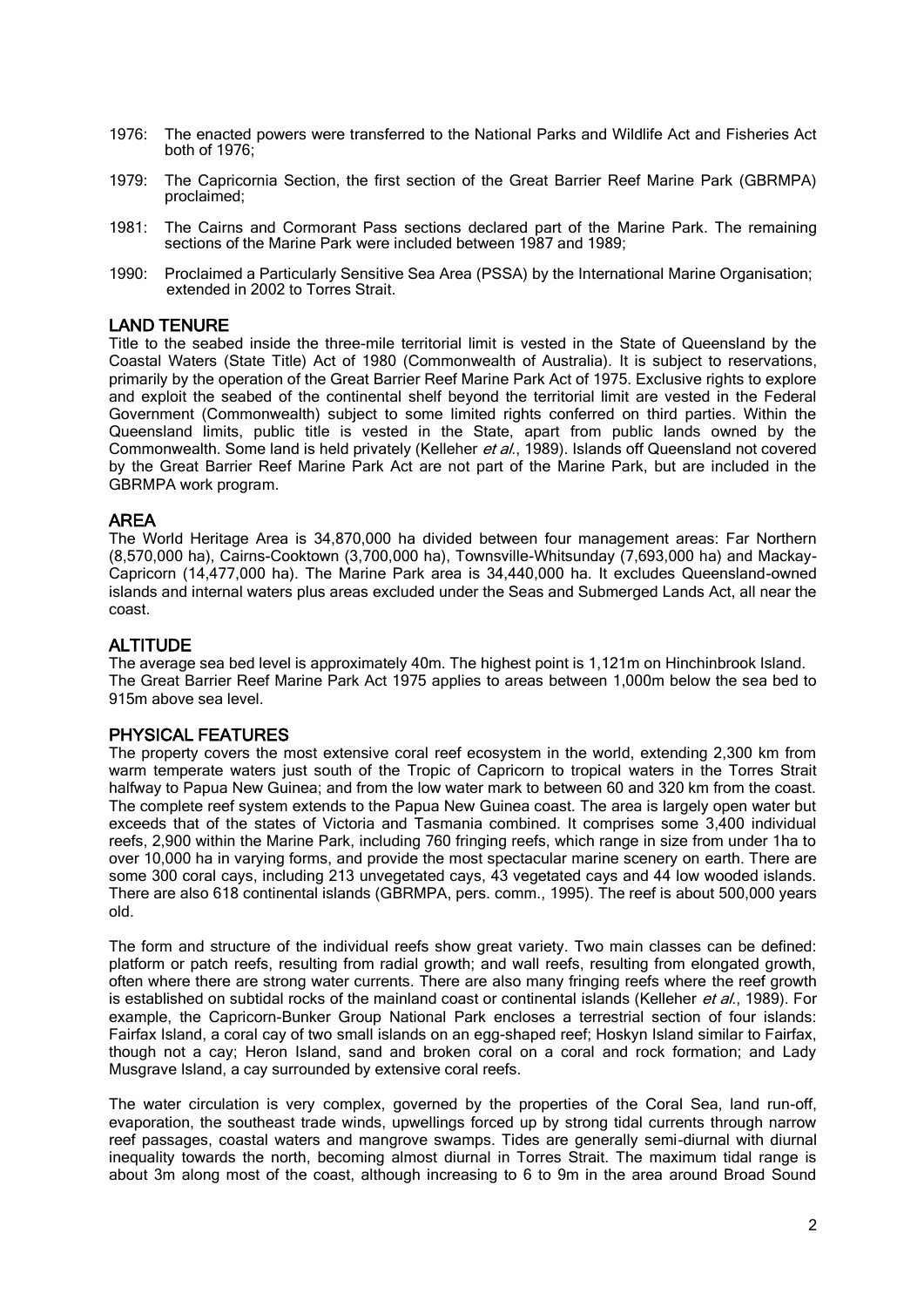between 21° and 23°S. The water is vertically well-mixed for most of the year with stratification due to the freshwater inflow between January and April. 26 river catchments drain into the Park and freshwater run-off can have significant localised physical and biological effects (Kelleher et al., 1989).

#### CLIMATE

The Great Barrier Reef has a tropical climate influenced primarily by two features of the southern hemisphere circulation: the equatorial low pressure zone during the summer months and the subtropical high pressure zone during the winter months. The area lies between continental Australia and the open ocean of the South Pacific, and its climate is strongly influenced by both. The wind pattern for most of the year is dominated by the southeast trades, but from January to March, northwesterlies prevail over the north of the Reef under the influence of the inter-tropical monsoonal front. The rainfall is seasonally and geographically variable. The wettest period is summer, under the influence of the monsoon and irregular tropical cyclones and depressions. Heavy rain may occur in the south during winter. Air temperatures vary between an average maximum of about 30°C in January and 23°C in July and an average minimum of about 24°C in January and 18°C in July. The mean water surface temperature is highest during February and lowest during July (Kelleher et al., 1989). Climate warming has begun to threaten the reef as an increase of 1-2°C can be lethal to coral, which bleach on expelling their zooanthellae. There were notable bleaching episodes in 1998 and 2002, which reduced live coral cover from 25%-40% to 5% in places (Reef CRC, n.d.). The temperature in 2005 (1.1°C) was the highest recorded, exceeding the 30-year average.

## **VEGETATION**

This is the world's largest coral reef ecosystem with over 200,000 hectares of mangroves, and over 300,000 hectares of sea grasses. 4,000,000 hectares of lagoon are vegetated (Reef CRC, n.d.). There are 2,195 species of native plants, over a quarter of Queensland's species, of which three are endemic. 300-350 species are found on coral cays in the north, two being endemic, and 120 on cays in the south. The Whitsunday Islands have the highest diversity with 1,141 species. Some 70 species are nationally threatened or rare. Globally endangered plants include the orchid Habenaria divaricata (EN) and eight species listed as vulnerable. This is the southern limit for several pantropical species (GBRMPA, 2000). Island vegetation is dominated by Pisonia grandis as on Heron and Lady Musgrave islands at the southern end of the area. Forests of this tree thrive in the acidic guano produced by nesting seabirds. Nearby Hoskyn Island, with a forest of screw pine Pandanus tectorius with Pisonia and Ficus apposita, is unique to the group. Other vegetation includes the she-oak Casuarina equisetifolia, Indian mallow Abutilon indicum, Candia subcordata, poinsettia Euphorbia pulcherrima sp. and grasses such as Thuorna insula and Lepturus repens.

There are 37 species of mangrove, 54% of the world's mangrove species. Fifteen species of sea grass grow throughout the area in inshore shallows. They are rarely abundant but are an important food source for grazing animals, especially dugong (Kelleher et al., 1989). Dominant species are *Halophila* ovalis, Halodule uninervis and *Zostera capricornis* (Reef CRC, n.d.). There are some 4-500 species of marine algae of every type, including 26 macroalgae and a recent invader from the north, the golden algae *Chrysocystus fragilis*, which blankets and kills coral. The wide range of fleshy algae, many of them small and inconspicuous, are highly productive and heavily grazed by turtles, fish, molluscs and sea urchins. The coralline algae are an important component of reef building.

#### FAUNA

The Reef is one of the most complex and biodiverse natural systems on earth, with more than 2,900 individual coral reefs built of 359 species of hard coral, covering between 25% to 40% of reef surfaces and 70 distinct biological subregions. There are recorded some 1,500 species of fish, including 49 pipefish and 9 seahorses (half the world's species), 6 turtles, 15 sea snakes (all of the Hydrophiidae) and 80 genera of octocorals (soft corals, sea fans and sea pens ). The immense diversity of marine life encompasses 5,000-8,000 species of mollusc. 630 echinoderms, 1,330 crustaceans, 6,000 amphipod crustaceans, 1,500 sponges, 350 ascidians (seasquirts), 3-500 bryozoans (moss animals) over 500 polychaete or bristle worms and 1,000s of platyhelminthes (flatworms) (GBRMPA, 2000). The crown-of– thorms seastar which preys on coral has been an intermittent threat for forty years, drifting on currents from north to south. Outbreaks occurred in 1979, 1994 and, in 2003, between Cairns and the Whitsunday Islands (Reef CRC, n.d.).

Terrestrial animals are few by comparison. The Proserpine rock wallaby Petrogale persephone (EN) is known only from the Proserpine area and a few offshore islands in the Whitsundays. Koala Phascolarctos cinereus, short-beaked echidna Tachyglossus aculeatus, possums, water rats and fruit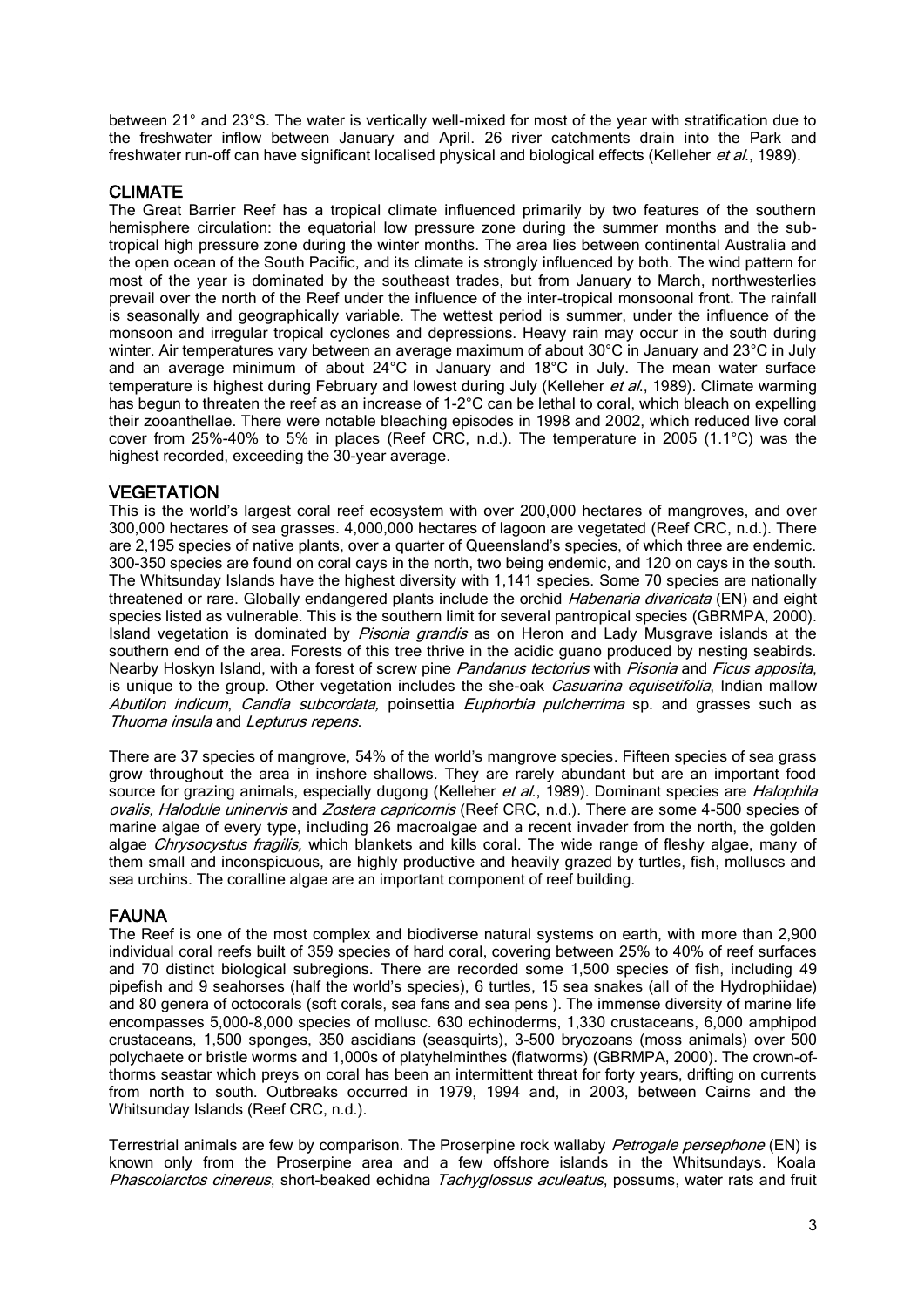bats are known from islands and cays in the area, also 9 species of land snakes, 31 lizards and 7 amphibians. The site includes feeding grounds for one of the world's largest populations of dugong Dugong dugon (VU). 7 whales and 19 species of dolphin breed in or visit the Park, including blue whale Balaenoptera musculus (EN), sei whale B. borealis (EN), fin whale B. physalus (EN), humpback whale Megaptera novaengliae, sperm whale Physeter macrocephalus (VU), and the dwarf minke whale Balaenoptera acutorostrata, an unnamed subspecies discovered only in 1985. Dolphins include Australian snubfin *Orcaella heinsohni*, and Indo-Pacific humpbacked *Sousa chinensis*, bottle nosed Tursiops truncates and striped dolphins Stenella coeruleoalba. Spinner dolphins S. longirostris are occasionally seen offshore. There are 28 species of sharks and rays including three species of sawfish, dwarf Pristis clavata (CR), largetooth P.microdon (CR), and knifetooth Anoxypristis cuspidata (CR), whale shark Rhicodon typus (VU), great white shark Carcharodon carcharias (VU), grey nurse shark Carcharias taurus (VU) and brown stingray Dasyatis fluviorum (VU).

There are nesting beaches of world significance for green turtles *Chelonia mydas* (EN), and loggerhead turtles Caretta caretta (EN), and habitat for four other species: hawksbill [Eretmochelys imbricata](http://quin.unep-wcmc.org/isdb/Taxonomy/tax-gs-search2.cfm?GenName=Eretmochelys&SpcName=imbricata) (CR), leatherback Dermochelys coriacea (CR), Pacific olive ridley Lepidochelys olivacea (VU) and flatback turtles Natator depressus. The estuarine crocodile Crocodylus porosus can be found along the whole coast, especially in the north where the very poisonous box jellyfish *Chironex fleckeri* also occurs inshore. Freshwater crocodiles Crocodylus johnstoni are rarely recorded. Seasonally, between 1.4 and 1.7 million birds gather in the area. Of 215 species, at least 40 are seabirds, 29 of which breed on the Reef. Seabirds include wandering albatross *Diomedea exulans* (VU), white-bellied sea eagle Haliaeetus leucogaster, red-tailed tropicbird Phaethon rubricauda, herald petrel Pterodroma heraldica, little tern Sterna albifrons, and roseate tern S. dougallii, the largest roost of which in southeast Asia is on Swain's Reef. 118 species of butterfly are recorded (30% of Australia's total) (GBRMPA, 2000).

# CONSERVATION VALUE

This is the world's largest coral reef ecosystem, of great scientific value as one of the most complex and biodiverse natural systems on earth. It has more than 2,900 coral reefs built of 359 species of hard coral, over 200,000 hectares of mangroves, with 54% of the world's mangrove species, over 300,000 hectares of sea grasses, some 4,000 mollusc, 2,000 fish and 6 turtle species; one of the world's largest dugong populations; breeding grounds for humpback and other whales; and 2,200 species of native plants. The Park lies within WWF Global 200 Marine and Freshwater Eco-region, and a WWF/IUCN Centre of Plant Diversity, It contains two Ramsar wetlands and is an IMO-designated Particularly Sensitive Sea Area (PSSA).

# CULTURAL HERITAGE

Aboriginal occupation of the coast probably dates back to the earliest human occupation of Australia c.40,000 years ago and the Great Barrier Reef, particularly the northern sector, is important in both the historic and contemporary culture of the coastal tribes. Little systematic archaeological study has been done but there are large and important sites of Aboriginal and Torres Strait Islander settlements on several islands. The latter are seafarers related to the Melanesians of southeast Asia. Notable sites occur on Lizard and Hinchinbrook Islands and on Stanley, Cliff and Clack Islands near Cape Melville (14°S) where there are spectacular galleries of rock paintings. To the clansmen, the coasts of the Heritage Area are part of a living cultural landscape where the natural features are interwoven with their spiritual life, economic uses and social organisation. Their hunting, fishing and gathering within the site remain a legal right since they are recognised as the traditional owners of the Reef (GBRMPA, 2001). About 30 wrecks of historic importance exist in the area. The 1791 wreck of HMS Pandora lies near the northern reef to which it gave its name. The hazards of reef navigation necessitated building many lighthouses, some still historically important. Those on Lady Elliot Island (1866) and North Reef Island (1878) are fine examples of 19th century riveted steel plate construction and are still in operation (Kelleher et al., 1989).

# LOCAL HUMAN POPULATION

Over 70 coastal clan groups maintain strong cultural relationships with the area and about 11 nativetitle claims are registered over parts of the property (GBRMPA, 2001). Currently, people living in Aboriginal and Torres Strait Island communities in the Great Barrier Reef area at Palm Island, Inginoo, Bamaga, Sesia, New Mapoon, Umagico, Yarrabah, Wujal Wujal, Hopevale, Cooktown and Lockhart River, as well as in other urban centres, have access to the marine and inshore resources which have been integral to their economy for several thousand years. White Australians live on various islands and a large population lives in the many cities, towns and villages of the adjoining coast. The most important economic activity of the Reef is tourism.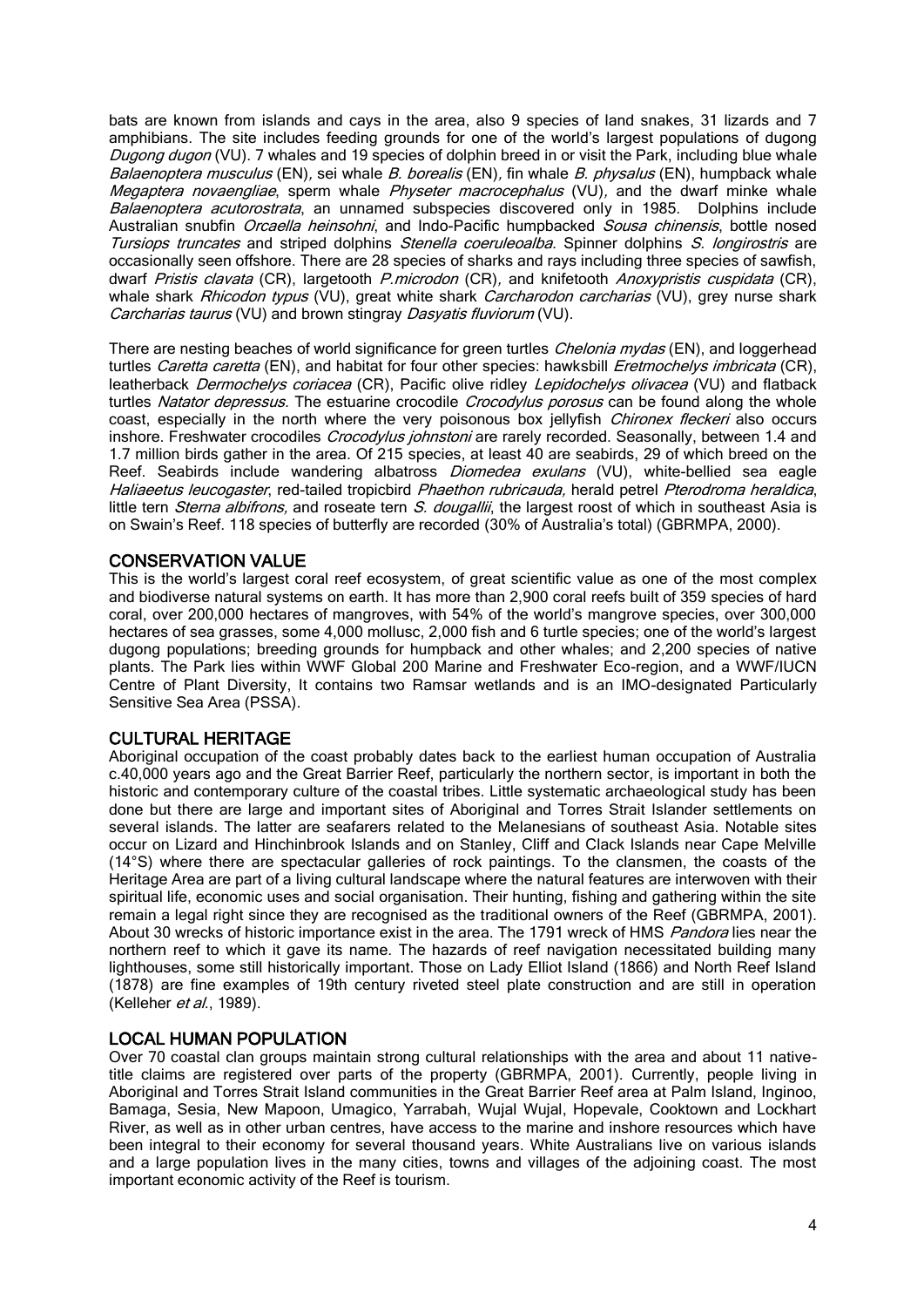## VISITORS AND VISITOR FACILITIES

In 1993, it was estimated that 2,291,000 tourists in 542 commercial vessels, visited the Park, spending over 1.8 million visitor nights on the reefs and islands (Driml, 1994). By 2007, approximately I.9 million tourists visited the Marine Park each year, 90% being concentrated in 10% of the Park in the offshore Cairns and Whitsunday areas. In addition, 4.9 million recreational visitors were recorded (GBRMPA, 2007) 40% of tourists arrive with ten major operators (UNESCO, 2006). Tourism is allowed under permit in all zones or 99.8% of the Marine Park. 0.2% is reserved for preservation and scientific research and designated free from tourism and fishing. This very low proportion reflects the large area of open water within the Marine Park. Resort guests make extensive use of reefs and waters for recreation, including fishing, diving and snorkelling, water sports, wildlife watching, sightseeing, reefwalking, shell collecting, sailing, power-boating, overflights and touring. A Reef Educational Program raises reef awareness for visitors to the Reef Headquarters Aquarium in Townsville, as well as throughout the country by school visits & video-link programs. A wide range of interpretive facilities include detailed zoning plans and introductory guides for each section of the Park, a Tourism Operators Handbook, an Interpretive Manual for reef guides, and numerous bulletins & leaflets (GBRMPA, 2001).

## SCIENTIFIC RESEARCH AND FACILITIES

The Great Barrier Reef offers unparalleled opportunities for scientific research. Researchers have been active in the area since the formation of the Great Barrier Reef Committee, now the Australian Coral Reef Society, in 1922, and the British Great Barrier Reef Expedition to the Low Isles in 1928-29. Such research has become more critical because of the World Heritage status, the outbreaks of crown-ofthorns seastar and coral bleaching, and intensifying human pressures on the Reef. Research is conducted by scientists from many Australian universities and institutions, concentrating for logistical reasons, on field research stations and North Queensland mainland centres. For local and visiting overseas scientists, field stations are operated by the University of Queensland (Heron Island), the University of Sydney (One Tree Island), and in Townsville, James Cook University, the Australian Institute of Marine Science (AIMS) and the Cooperative Research Centre (Reef CRC) established in 1993 as a joint venture between James Cook University, the Association of Marine Park Tourist Operators, the Queensland Department of Primary Industries, scientific bodies and the GBRMPA.

There are extensive coral reef research programmes covering the full range of scientific disciplines. Research into ecologically sustainable development of the Marine Park is integrated in the Cooperative Research Centre. In 2001, the GBRMPA developed a comprehensive list of high priority research needs to co-ordinate reef research. A list of about 75 websites was attached for hundreds of scientific & technical studies (GBRMPA, 2001). The GBRMPA program is currently grouped into several subprograms, for water quality, coral bleaching, biodiversity, the effects of fishing, monitoring crown-ofthorns seastars; tourism and environmental sustainability. Research by AIMS on the mangroves of Hinchinbrook I. have made them one of the best studied mangrove systems in the world. Most research is carried out by outside agencies under contracts with the Authority (Kelleher et al., 1989), but much of the monitoring activity is directly coordinated by Authority staff. Other research is listed in Frankel (1978), Baker et al. (1983), GBRMPA (1985), Engelhardt & Lassig (1993), Bellwood (1994), GBRPMA  $(1994)$  and Lucas *et al.* (1997).

#### MANAGEMENT

The Great Barrier Reef Marine Park Act 1975 provided for the establishment, control, care and development of a Marine Park covering 98.5% of the Great Barrier Reef Region as defined in the Act. These powers were transferred to the National Parks and Wildlife Act of 1976 and Fisheries Act of 1976 respectively. The major pieces of state legislation identified in the nomination were changed by provisions of the Nature Conservation Act 1992 and the Fisheries Act 1995. There was initial resistance to the Park's establishment and 28 coastal areas initially precluded, were only incorporated later. The Act and the responsibilities of the Authority extend over the whole region, generally up to the low water mark on the Queensland coastline and islands. Exceptions to this are primarily existing or potential harbour facilities or where potential impacts may be minimal. Its regulations and zoning plans have precedence over conflicting provisions of both Commonwealth and Queensland legislation, except for the navigation of ships and aircraft. The Queensland Government has responsibility within the area for those waters which were internal waters at the time of Federation and for all islands above the low water mark within the outer boundaries of the Great Barrier Reef Region, except for the few that are owned by the Commonwealth of Australia. The Queensland Marine Parks Act & Regulations introduced in 1982/1989 provides for zoning and management plans for areas in the region adjacent to or not included in the Marine Park. Fisheries beyond Queensland coastal waters are managed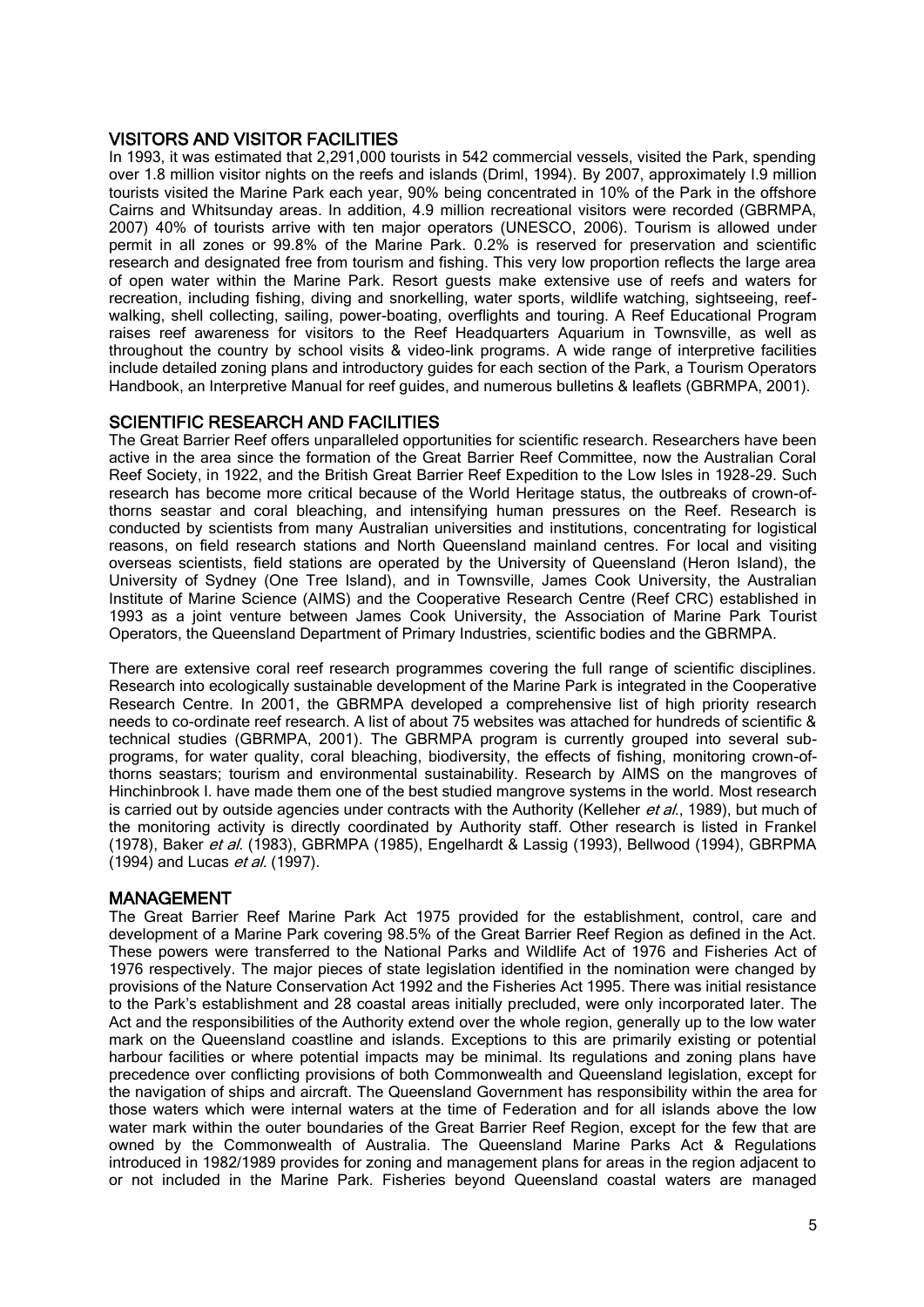cooperatively, most species being managed by the Queensland government (GBRMPA, pers. comm., 1995).

The 1975 Act established a Consultative Committee of representatives of government, industry and community bodies. As the islands, reefs and waters of the area up to the low water line are a continuum they are managed by the Commonwealth and Queensland governments in cooperation, with a Ministerial Council of two ministers from each government, the Consultative Committee and by close liaison at officer level. The Park Authority is headed by a Chairperson and two part-time members nominated by the Commonwealth government, one of whom represents the Aboriginal and Torres Strait Islander communities living next to the Park, and a part-time member nominated by the Queensland government. Day-to-day management of the World Heritage property is by the Queensland Parks & Wildlife Service (QPWS) in collaboration with agencies such as the Water Police, Coastwatch and the Customs National Marine Unit. Proposals have been developed by coastal Aboriginal groups to incorporate their interests in indigenous co-operative management of the Park and World Heritage property.

The value of the property is protected by the national Environment Protection and Biodiversity Conservation Act of 1999. Other relevant Acts concern sea dumping, fisheries, transport, environmental protection, coastal protection and management and integrated planning. Drilling and mining in the Marine Park are prohibited except for approved research. The 1975 Act introduced controlled multiple-use planning and management of marine areas through zoning and permissible activities. Queensland Marine Park legislation was amended to allow mirror zonings where necessary, to minimise public confusion where the two jurisdictions interfaced. Zoning plans prepared for all four management areas of the Marine Park provided increasing levels of protection for the more restricted zones, and included regulations reaching beyond Park boundaries. Since 1999, the Act can regulate activities deleterious to the Park outside the Marine Park as far as five kilometres inland. Buffer zones were incorporated to protect areas of relatively higher conservation value. In 2004 detailed revised zoning plans and regulations were mapped, published and implemented: 33% of the Marine Park will become marine sanctuaries (700 sq,km; IUCN category Ia) or 'no-take' areas (114,600 sq.km; IUCN category II) (Fernandes, L. et al., 2005).

A second major management tool available to the GBRMPA acting in conjunction with the Queensland Department of Environment & Heritage, is the power to make statutory management plans for areas, species or ecosystems within the Marine Park. The Authority may grant or refuse permits for a broad spectrum of potential activities including tourist facilities and programs, education and research programs, aircraft operations, discharge of waste, resource collecting, installation and operation of moorings and traditional hunting and fishing. Since the site was inscribed on the World Heritage list, the 1975 Act was amended to provide for increased powers for inspectors and increased penalties; extended search and seizure powers outside the Marine Park; powers to remedy actual damage or prevent possible damage and to allow costs of clean-up operations to be recovered from convicted offenders, and to permit the Authority to assist other institutions and individuals on environmental issues (Anon., 1989).

Between 1991 and 1994, a 25-Year Strategic Plan was endorsed by sixty stakeholder groups, with a comprehensive table of all the associated plans for the management of the Marine Park. In 1998, the State of the Great Barrier Reef World Heritage Area provided the first comprehensive synthesis of all available information on the property and stated that the ecosystem as a whole was in good health (GBRMPA, 2001), though this preceded the drastic bleaching event of 2002. In late 1999, Australia drew up a set of recommendations and a management framework in five priority areas: 1) the management of land & coastal catchments, 2) the management of fisheries, 3) the management of shipping & ship-sourced pollution, 4) representative marine protected areas, and 5) resources for research & management. In 2001, the Marine Park Authority released its Great Barrier Reef Catchment Water Quality Action Plan recommending end-of-river pollution targets for all 26 catchments adjacent to the Reef for 2011. Following the bleaching event of 2002, measures such as an annual Coral Bleaching Response Plan and a 5-year Climate Change Action Plan to monitor, study and combat coral bleaching have received high priority.

Plans to counteract some of the other major pressures on the Park have been drawn up for water quality, fisheries and tourism. Water quality measures include end-of-river pollution targets; codes of practice for agricultural industries; and timelines for the upgrading of sewage discharge facilities. The Federal government is working closely with the state government on the Reef Water Quality Protection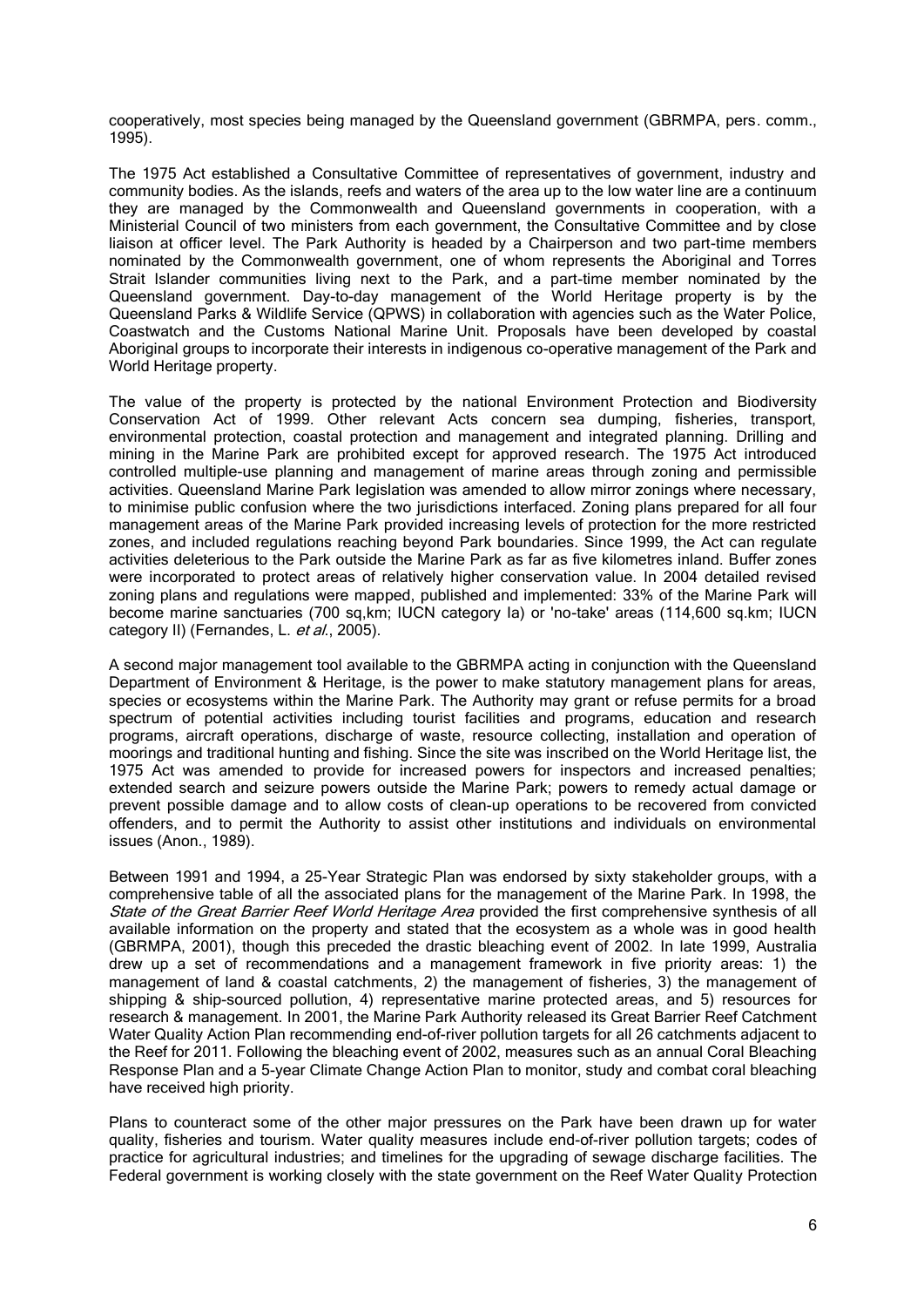Plan, which aims to reverse the decline in the quality of water entering the Marine Park by 2013. Fisheries measures include reducing the numbers of trawlers; by-catch reduction devices, satellite tracking with enhanced vessel surveillance, and a program increasing the extent of no-take areas (4.5% of the area in 2001). Tourism measures include statutory plans of management; a register of best environmental practices; and a reef-wide mooring policy. Another major element in managing and protecting the Reef is the education of reef users to appreciate the environment and to exercise care when visiting it. The Authority has an education/ information section which produces programs and materials for public education and assists tourist operators in the development of conservation and education activity programs for visitors (Kelleher, et al., 1989). One of the highest monitoring levels of any World Heritage area is claimed for the Park. This is conducted mainly by the Cooperative Research Centre and the Australian Institute of Marine Science. Major monitoring themes are coral bleaching, long-term coral reef health, seagrass watch, chlorophyll production, and coordinated water quality. Large monitoring projects include the impacts of commercial and recreational fishing on the sustainability of fish stocks in the Park.

## MANAGEMENT CONSTRAINTS

The six main threats to the World Heritage values of the property are: coral bleaching due to climate warming; catchment water quality and run-off from coastal developments; the impacts of increasing fishing levels (bottom prawn trawling, line, net and pot fishing); the impacts of increasing tourism and recreational use; biodiversity loss from oil and other pollutants and predation by red foxes, feral cats and pigs; and cyclic outbreaks of crown of thorns seastars.

There are conflicts between the various uses of the reef and its maintenance in a pristine condition. Some parts have already reached use levels that exploit the full productive capacity of the system. Anthropogenic eutrophication, mostly from agricultural run-off, can have widespread impacts. Studies in the lagoon near the Low Isles indicated significant increases in phytoplankton concentrations in the last 65 years. Run-off from islands and the mainland contains sediments, herbicides, pesticides, nutrients, and other materials damaging to the reef (Bell & Elmetri, 1995). The hazard of oil spills from the many ports and from shipping routes carrying 6,000 ships a year, 10% of them with oil and chemicals, is greatest in the Whitsunday Islands, near Cairns and between Cape Flattery and Cape York. Pilotage for large vessels is compulsory and dumping of any kind from any vessel, aircraft or platform is illegal.

Two reports (Hillman, 1996; McPhail, 1996) warned that increasing recreational use had become a problem. Unacceptable ecological impacts from reef-based tourism include the discharge of waste, litter and fuel, physical damage to reefs from anchors, people snorkelling, diving and reef walking, disturbance of fauna, especially seabirds, and over-fishing or collecting. With other factors these have contributed to the decline of turtle and dugong populations. All of these impacts may be managed to some extent by design, prohibition or limitation (Kelleher et al., 1989). However, the Port Hinchinbrook Resort (1,500 beds, 250-berth marina with jet airstrip and seaplane access proposed) was built in the 1990s on the Hinchinbrook Channel within the World Heritage area (but outside the Marine Park) at Oyster Point near Cardwell. It had local, state and federal support and was completed despite strong opposition from environmentalists, taken as far as the Federal court (GBRMPA, 2001). Its impacts are strictly monitored but, in addition, the development set a precedent for similar activities (Haigh, 1997). The development of faster speedboats mean that 81% of the park can now be accessed on a day-trip. Numbers of fish and other marine fauna are declining; there has been an apparent 90% decline in dugong numbers south of Cooktown since the 1960's and a 70-90% decline in loggerhead turtles since 1970. The various turtle populations are threatened by habitat loss, fishing net kills and hunting (Hillman, 1996; GBRMPA, 2001).

However, in 1998 and 2002, major bleaching events occurred and since 2002 climate warming has become a severe threat even though most of the reefs escaped extensive mortality. The World Heritage site is vulnerable to any change in sea level rise, sea temperature increase, storm frequency and intensity, precipitation, drought, land run-off, changing oceanic circulation, and ocean acidity. In 2002, according to the World Heritage Committee Climate Change Working Group (2006), between 60 and 95 per cent of the Barrier reefs were affected. Most of these recovered well but about 5% suffered high mortality, losing between 50 and 90% of their corals. In response, a AUD\$2 million Climate Change Response Programme for 2004 to 2008 was developed to prepare an annual Coral Bleaching Response Plan and a Climate Change Action Plan by 2007.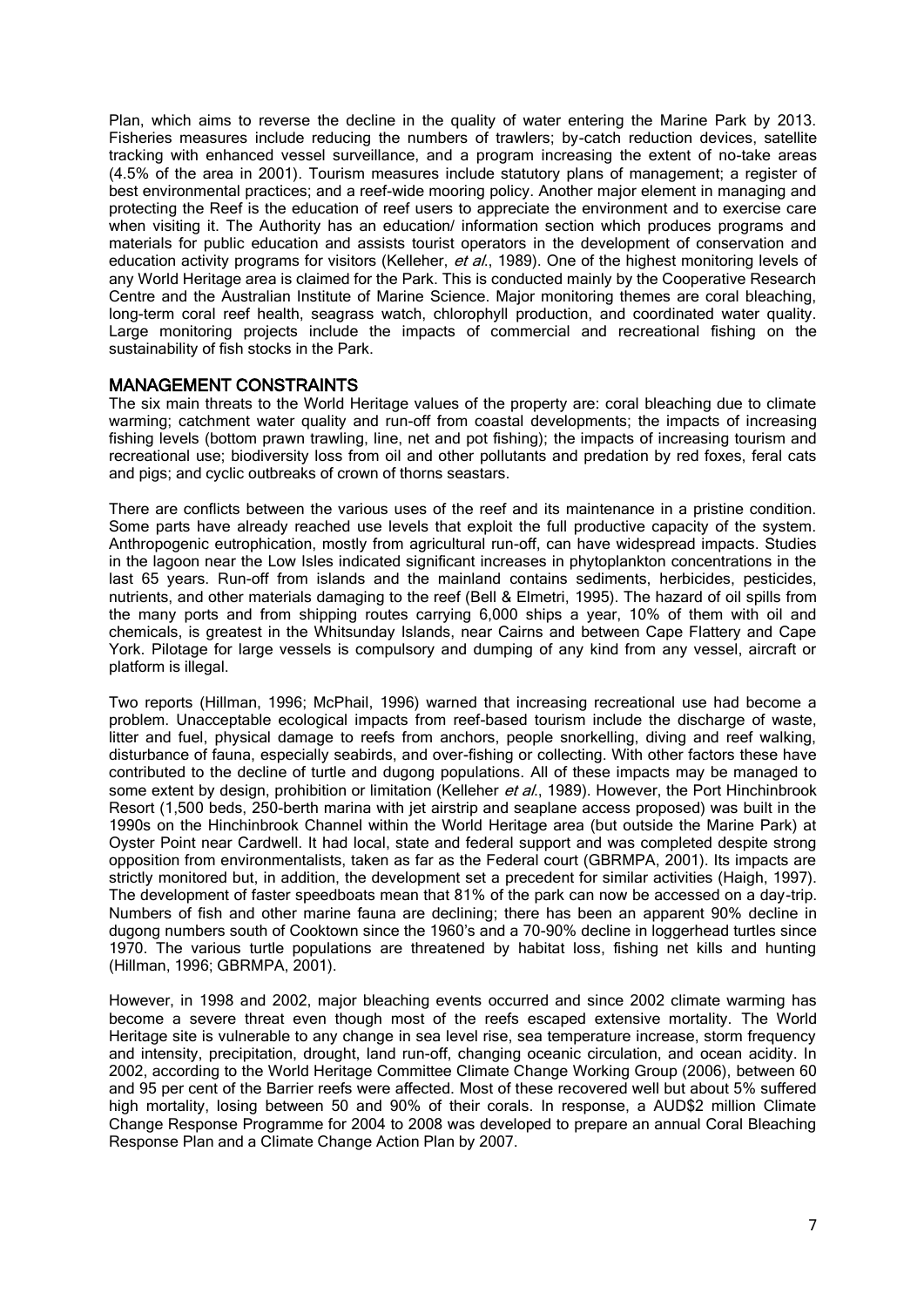Assessments made include a Coral Bleaching Forecast system, ecosystem vulnerability, resilience indicators, defining social resilience and frameworks for social assessments. Outcomes include policy congruence, international recognition, research coordination and investment, stakeholder and NGO partnerships, community partnership teams, programs such as Bleach Watch, part of an early warning system, and production of a Tourism Leaders Forum and a Manager's Guide to Coral Bleaching. The Coral Bleaching Response Plan to detect and measure bleaching and other impacts using satellite imagery, aerial and underwater surveys, and community observations received worldwide recognition. The Authority's bleaching management programs are recognised as the world's best practice. The Great Barrier Reef has had relatively low bleaching to date, but further events will be inevitable. The main challenge is to increase the broad resilience of the Marine Park and in 2004, the GBRMPA increased the percentage of no-take area in the Park from 4.5% to 33% (UNESCO WHC, 2006; WWF, 2006; Rothwell, 2004).

## **STAFF**

In 2001, the Authority had 157 staff, operating from its main office in Townsville working with some 94 staff in the Queensland Parks & Wildlife Service in daily management. Field officers are limited in number with only seven being available on any given day to supervise the 800 km between Cooktown and the end of the Cape York Peninsula (Kelleher et al., 1989). In 1995 there were 300 Marine Park inspectors working within a range of federal and state services (GBRMPA, pers. comm., 1995). In 1996 there were also nine staff in Canberra (GBRMPA, pers. comm., 1996).

## BUDGET

The total gross expenditure by government on the Marine Park for the 2000-2001 financial year was estimated at AUS\$78 million (US\$46.8 million), including funds from the government, universities and the private sector. The operating expense for the Park was about AUS\$30.6 million (US\$18.4 million). Matching funds were provided under the 1979 Emerald Agreement, by the Commonwealth and Queensland Governments for park management (GBRMPA, 2001). In the early 1990s tourism generated an estimated AUD\$1 billion (US\$750 million) a year (Driml, 1994; McPhail, 1996).

## LOCAL ADDRESSES

Great Barrier Reef Marine Park Authority, PO Box 1379, Townsville, QLD 4810.

GBRMPA, (Canberra Office) GPO Box 791, Canberra, ACT 2601.

Department of the Environment, Sports & Territories, PO Box 787, Canberra, ACT 2601.

#### **REFERENCES**

The principal source for the above information was the original nomination for World Heritage status. Frankel (below) lists 4,444 publications on the site and its environs.

Anon. (1989). Information Update on the Cultural Sites Inscribed on the World Heritage List: Great Barrier Reef. Department of the Arts, Sport, the Environment, Tourism & Territories, Canberra. 3pp. (Unpublished).

Baker, J., Carter, R., Sammarco, P. & Stark, K. (eds). (1983). Proceedings of the Great Barrier Reef Conference, Townsville. James Cook University and Australian Institute of Marine Science. 545 pp.

Bell, P. & Elmetri, I. (1995). Ecological indicators of large-scale eutrophication in the Great Barrier Reef Lagoon. Ambio XXIV (4): 208-215.

Bellwood, O. (ed) (1994). The Sixth Pacific Congress on Marine Sciences and Technology. James Cook University of North Queensland, Townsville.

Driml, S. (1994). Protection for Profit. Research Publication Series No. 36. Great Barrier Reef Marine Park Authority, Townsville, Queensland. 83 pp.

Engelhardt, U. & Lassig, B. (eds) (1993). Proceedings of a Workshop, Townsville, Queensland, Australia, June 1992 . Sheraton Breakwater Casino Hotel.

Fernandes, L. et al. (2005). Establishing representative no-take areas in the Great Barrier Reef: largescale implementation of theory on marine protected areas. Conservation Biology, 19 (6): 1733-1744.